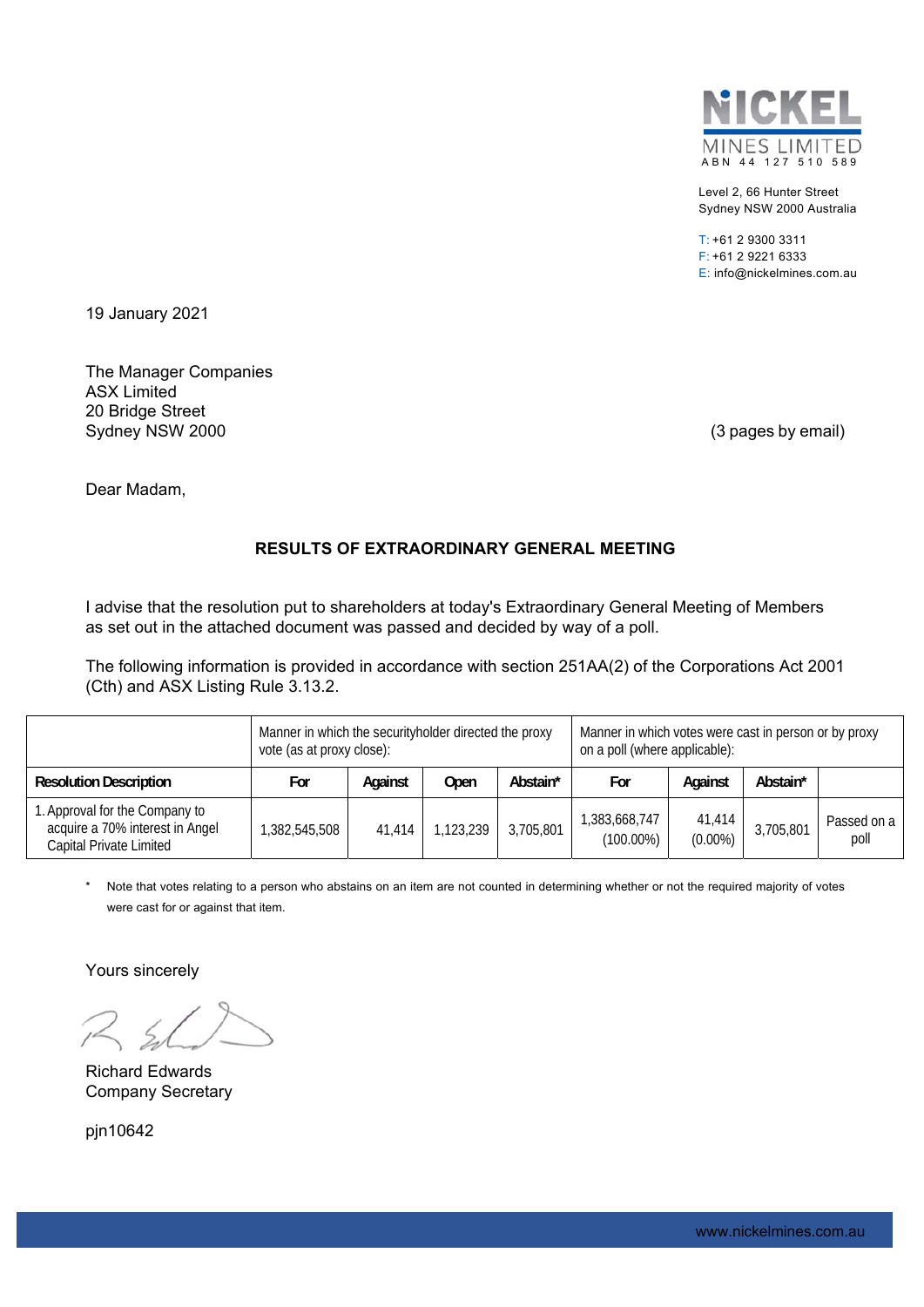

Level 2, 66 Hunter Street Sydney NSW 2000 Australia

T: +61 2 9300 3311 F: +61 2 9221 6333 E: redwards@nickelmines.com.au

### NOTICE OF EXTRAORDINARY GENERAL MEETING

Notice is hereby given that an Extraordinary General Meeting (EGM) of members is to be convened at Level 2, 66 Hunter Street, Sydney, NSW or via Zoom webcast, on Tuesday 19 January 2021 at 11.00 am.

Please note that due to the ongoing restrictions due to COVID-19, all resolutions will be decided based on proxy votes. Shareholders will be able to attend the EGM virtually via a live Zoom webcast which will include a facility for shareholders to ask questions in relations to the business of the meeting.

> Zoom webcast details: Zoom Meeting ID – 994 8409 1038 Password – 662844 or access at https://zoom.us/j/99484091038?pwd=L2JsRlBxMXJPV1FERTFnZW1qaTg5UT09

The Explanatory Memorandum provides additional information on matters to be considered at the EGM.

The Directors have determined pursuant to regulations 7.11.37 of the Corporations Regulations 2001 (Cth) that the persons eligible to vote at the Meeting are those who are registered as Shareholders on Friday 15 January 2021 at 7.00 pm (Sydney time).

Terms and abbreviations used in the Notice and the Explanatory Memorandum will, unless the context requires otherwise, have the meaning given to them in the Glossary.

ASX takes no responsibility for the contents of this Notice of Extraordinary General Meeting or the Explanatory Memorandum.

#### AGENDA

#### BUSINESS

To consider and, if thought fit, pass the following Resolutions, with or without amendment:

# Ordinary Resolution 1. Approval for the Company to acquire a 70% interest in Angel Capital Private Limited

'That, for the purposes of Listing Rule 10.1 and for all other purposes, approval is given for the Company to acquire a 70% interest in the 'Angel Nickel Project' through the acquisition of shares and shareholder loans in Angel Capital Private Limited (Angel) which represents 70% of the equity and 70% of all shareholder loans due or owing by Angel (and/or its subsidiaries), from Shanghai Decent Investment (Group) Co., Ltd. (Shanghai Decent)and its associates (including Decent Resource Limited), on the terms and conditions summarised in the Explanatory Memorandum accompanying this Notice of Meeting.'